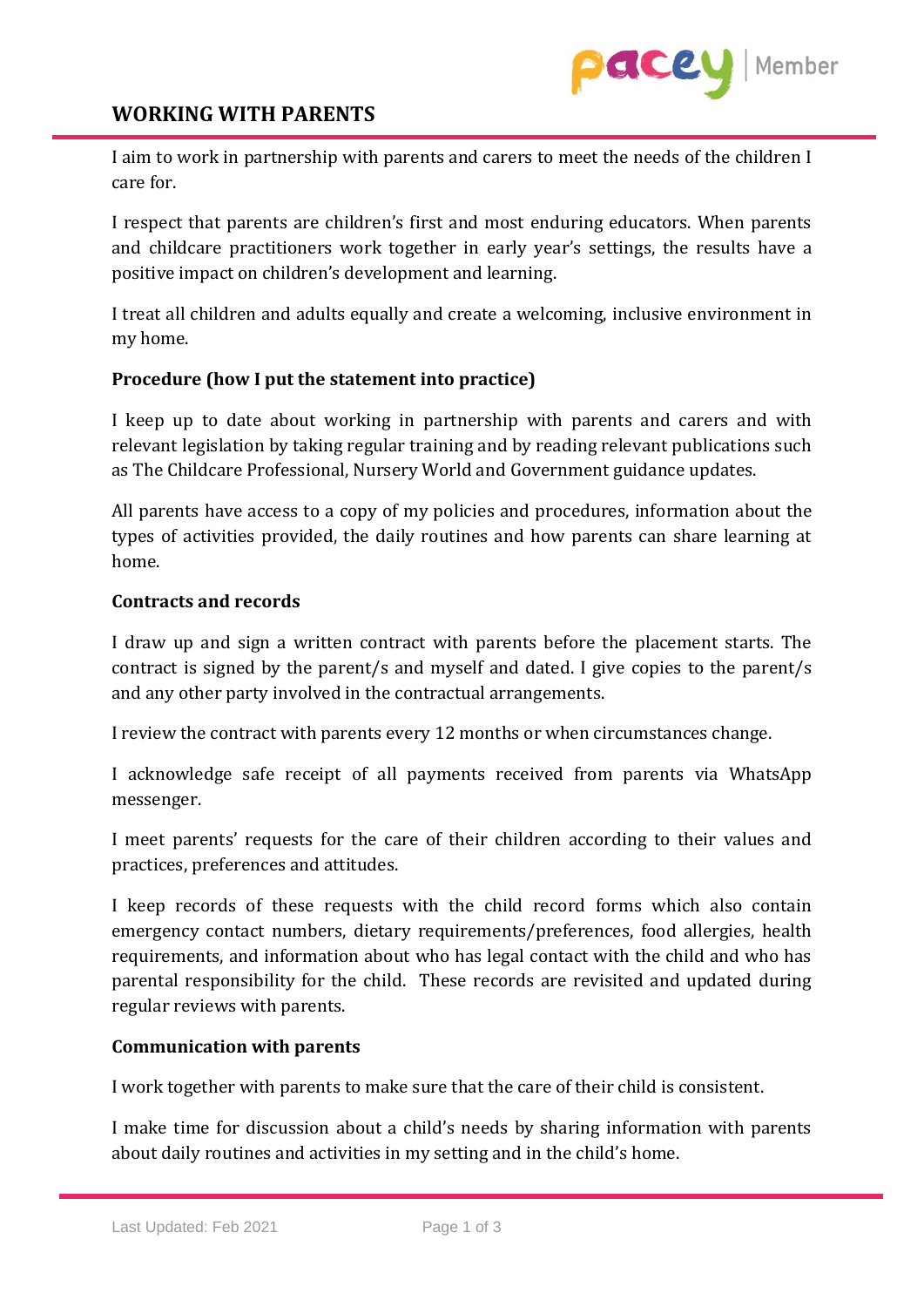

# **WORKING WITH PARENTS**

Ways of sharing this information include inviting parents to contribute to their Tapestry Online Journal, informal day to day feedback, text message or WhatsApp messenger, email, telephone and face-to-face meetings.

I will discuss any changes in my or the child's home circumstances which may impact on the child's development or my ability to care for a child.

I offer regular review meetings with parents to discuss their child's learning and development, share observations and discuss next steps.

I welcome parents' feed back on my service. Please refer to my Complaints Policy on my procedures for managing negative feedback.

I display my Ofsted registration certificate and the Ofsted poster for parents which introduces Ofsted's childcare responsibilities and gives Ofsted contact details.

## **Ofsted inspections**

I will notify all parents in advance when I am to be inspected by Ofsted so that parents can contribute their views to the inspector.

I will supply parents with a copy of the Ofsted report within five working days of receiving the report.

All significant incidents are recorded in an incident book and will be shared and discussed with parents so that we can work together to resolve any issues.